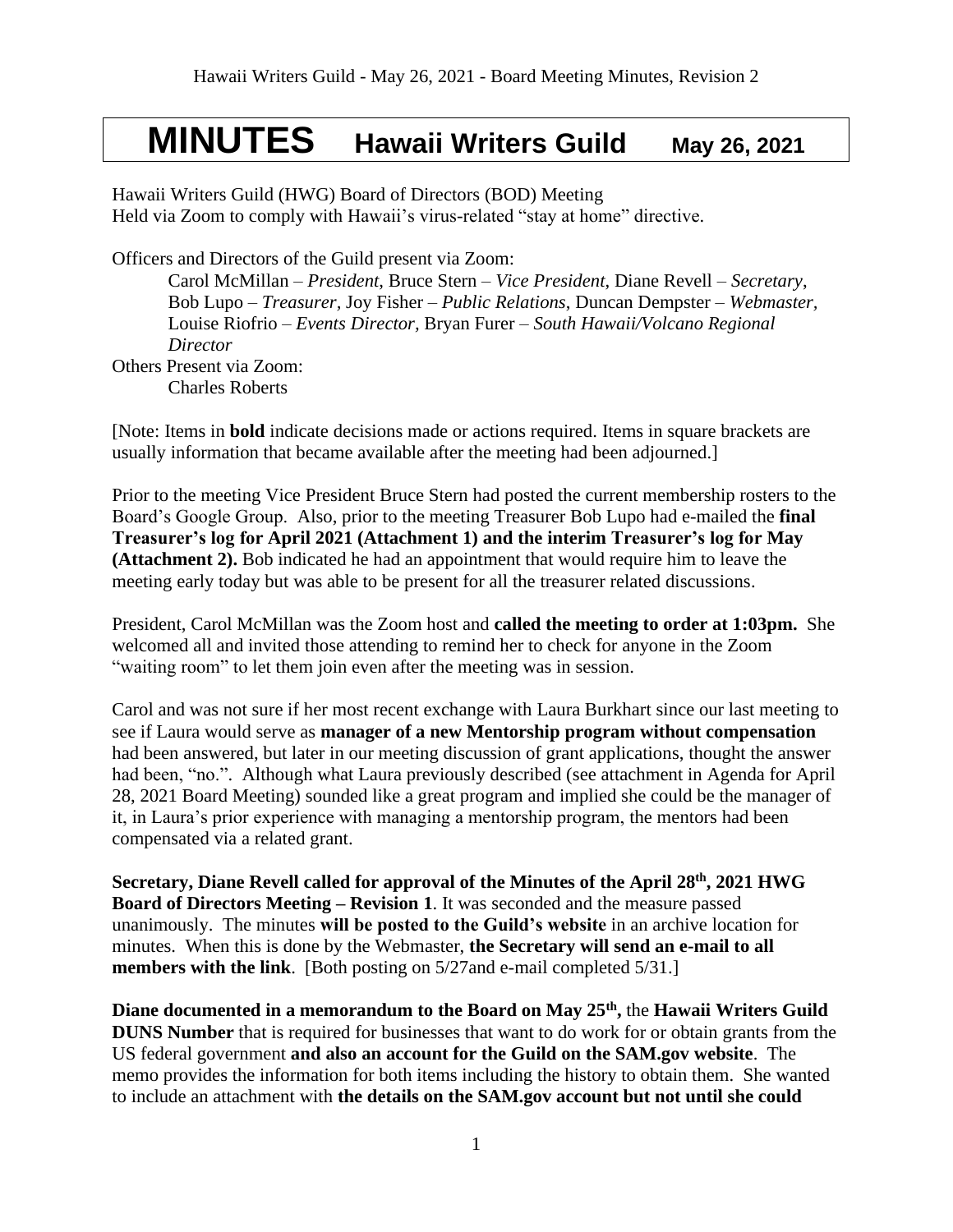**assure the security of the information and requested some feedback from the Board** on suggestions to secure the information so it would be available to other Board members if needed in the future**. Bruce Stern provided some suggestions including use of a password management tool like KeePass and Diane agreed to look into that** to secure the information.

**Bruce Stern, Vice President**, provided a summary of the **membership status with 76 active members that includes two student members though two active members are about to be made inactive** due to delinquent dues payments of 3 months of more. The **current count includes four new members** since last month's data. There are 5 members listed as inactive and they will be dropped from the list before next month as their dues are delinquent for more than 6 months. Duncan did a quick check with Bruce on the five names, and he will be removing them from the Our Authors page of our website as well as a personal page associated with the author if there is one. There are no pending members.

Currently there are **46 members on the Opt-In list,** and it includes some of our most recent members. Bruce had wanted to send the **latest version of the Opt-In Contact List to full membership** but had a technical difficulty to resolve before **it being sent it out later today** [sent shortly after the meeting ended].

Previously **Bruce had agreed to reactive our HWG Twitter account** as it was thought our younger members were more likely to use Twitter than Facebook. **He did** reactivate the account and the **handle for the Twitter account is @HIwritersguild**.

**Treasurer, Bob Lupo provided a summary** for the **final April log provided in Attachment 1 and** the details for the **interim May log in Attachment 2**. We ended April with an American Savings Bank (ASB) operating balance of \$4,723,22, \$5.00 shy of the Interim Report to reflect ASB's Monthly Service Fee. So far in May, the Guild has recorded membership dues payments of \$280.00 (4 new member invitations, 3 membership renewals), plus a generous \$160 donation from Laura Burkhart, and an Amazon Tax-Exempt Rebate of \$9.16 for aggregate interim inflows of \$449.16, to date in May. Hence, with zero outflows, the Guild's Interim May 2021 Operating Balance equals \$5,172.38. It was agreed that is a great place to be though mainly due to lack of event spending from the pandemic restrictions.

Bob also said he had **filed the 990-N postcard federal tax filing for the Guild on April 23rd** . For Hawaii, the Guild was effectively at zero owed for GET. [State of Hawaii, Department of Taxation: Tax Facts 98-3 Feb. 2021 Revision: [https://files.hawaii.gov/tax/legal/taxfacts/tf98-](https://files.hawaii.gov/tax/legal/taxfacts/tf98-3.pdf) [3.pdf\]](https://files.hawaii.gov/tax/legal/taxfacts/tf98-3.pdf)

**Our Webmaster, Duncan Dempster**, confirmed he is fine with the **e-mail associated with** the Hawaii Writers Guild's **Zoom account** (and also for YouTube if needed) **being switched** from that of our prior president, Diann Wilson, to **his administrative e-mail tied to our website: [admin@hawaiiwritersguild.com.](mailto:admin@hawaiiwritersguild.com)**

There was a **discussion** on whether to take immediate action **to transfer Guild financial information to the Zoom account** that had been initiated by our prior President Diann Wilson as well as her **making the change to the account e-mail address to be** that of our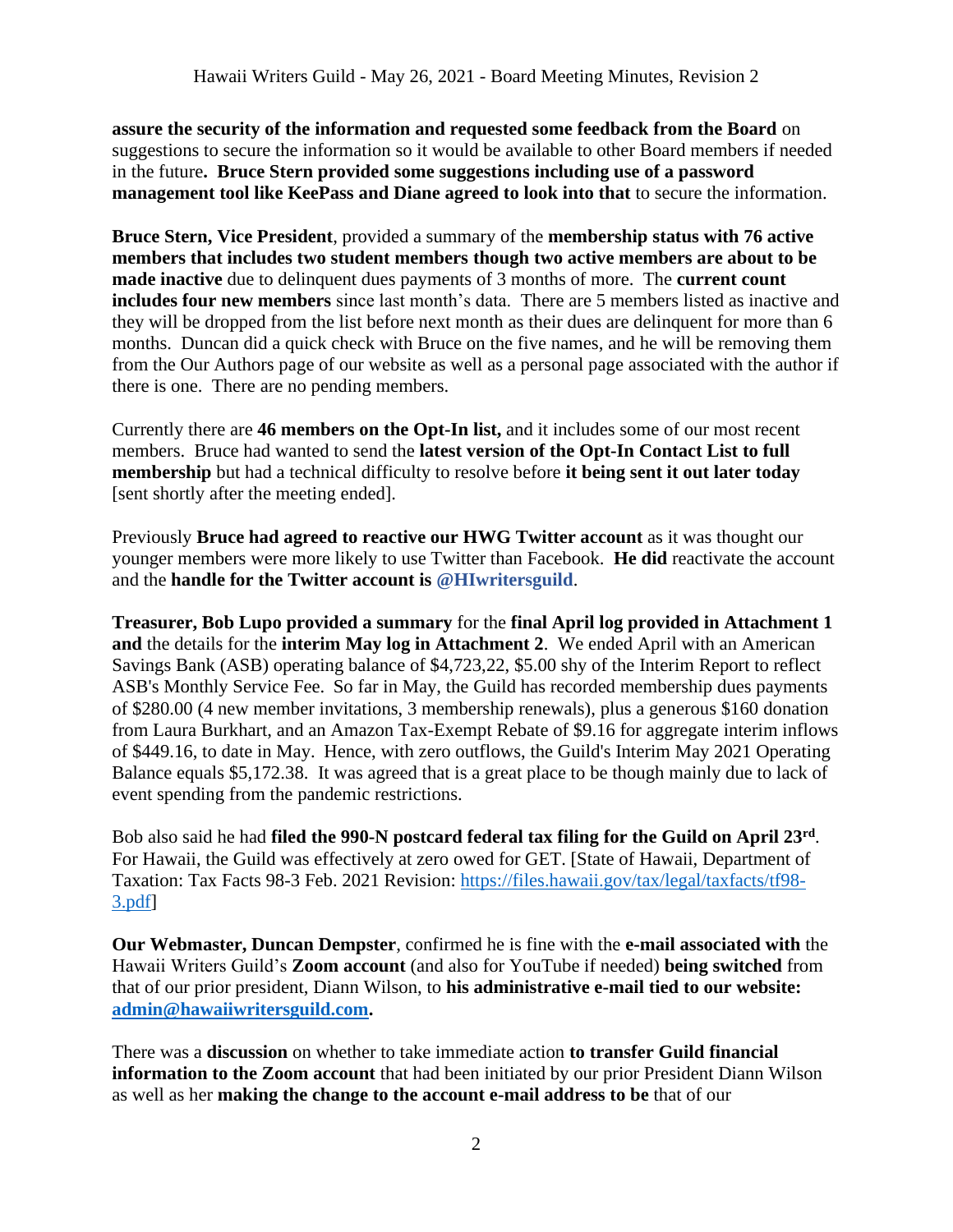administrative website account that goes to Duncan Dempster. The intent would be to allow her to remove her credit card as the financial information used for the accounts annual renewal in April. Most of the discussion was that **the next renewal 10 ½ months from now, so there should be no immediate change needed except for the e-mail address** and a means to have the Guild billed instead of Diann Wilson could be worked on in the meantime or closer to the renewal date. Then a whole new Zoom account for the Guild could be initiated and Diann's original account we have been using could be terminated. **Bob Lupo should contact Diann Wilson to see if that would work for her**.

## Committee Reports/Updates:

**Louise Riofrio, Events Director,** has kept the membership aware of the independent pop-up bookshop events currently held twice a week in Waikoloa and Kamuela, respectively with her weekly e-mails. She had received information recently that the **Joanne Williams Christmas in July event will be held this year on Saturday, July 17th from 9am-5pm at the King Kamehameha Hotel in Kailua-Kona**. For the **independent pop-up bookshop, she has reserved an 8-foot table that can accommodate 5 people at a time to sell their books with 3 slots already taken**. The tables are reserved at a cost of \$110 and those who reserve a spot with Louise will split the cost. The Guild has previously participated in the Christmas in July events, and we had the funds allocated in our approved budget for this year. The **Board agreed unanimously to reserve a table and asked Louise to do that so the Guild can provide information to the public about our organization** at a separate table; Louise agreed. [**Bob was requested in a follow-up e-mail to send the necessary check to Louise** to make the reservation.] **Carol McMillan agreed to spend part of her time that day staffing the Guild's table and other members are encouraged to join her** with our business cards and tri-fold brochures on hand to hand out, but no book selling at our Guild table.

**The Public Relations Director, Joy Fisher**, said there were no recent PR releases. However, she and Cece have done much work to define the **first edition of the HWG Newsletter** for members that they plan to have **published to our website in July**. The many features in work for that edition include the following:

- New member profiles of the 8 who have joined in 2021
- A synopsis of new 2021 publications by our authors
- An interview with the group of Volcano Writers Group authors about their publication "Voices From The Mist" and any future plans
- Short opinion pieces from our authors in a Genre Corner feature with two planned for now
	- $\circ$  One with Lehua Wells She was stumped in her attempts to write the great American novel, but once she heard about writing an episodic novel instead, she has been writing every day.
	- o One with Amanda JS Kaufmann on how she used writing of "punk" haiku to get over a mid-life crisis
- Having Carol McMillan provide an introductory welcome to the Guild and our newsletter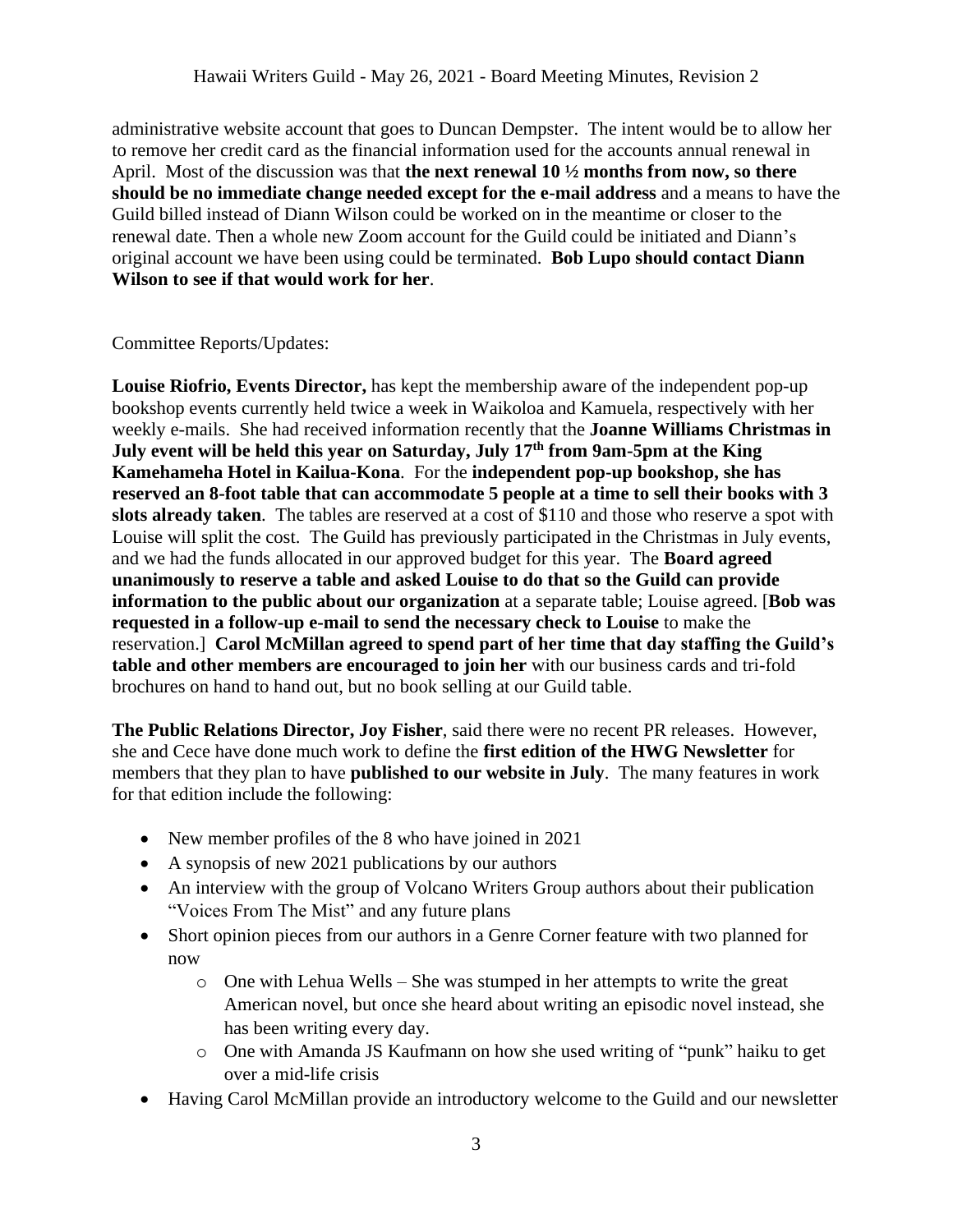We became an **official associate of the Berkeley branch of the CWC, to exchange information on our events** including our HWG YouTube Channel series. **Our members can check their event tickets page for upcoming events** that as an Association Affiliate our members can attend. <https://www.ticketsource.us/california-writers-club-berkeley-branch> **The Berkeley branch of the CWC next guest speaker offering will be in September** as they are now on a summer break.

Joy provided a draft of the message to the Board the night before seeking comments on what she planned to send to the members **looking for someone with experience to head a grant writing activity to apply for next year's Laura Jane Musser Fund grant.** [She **sent the message out**  to the full membership **later on May 26th**.] One suggested use for a grant could be to fund a person to head a mentorship program. [Later feedback from Laura Burkhart in an e-mail clarified her position that the leader for the mentorship program was assumed to be uncompensated, but the mentors in prior experience had been compensated.]

We had some **prior discussions on whether including information on our website of our members who offer services for compensation versus free could in some way conflict with our 501(c)(3) tax-exempt status**. Joy Fisher in considering this and as our local source on the rules for tax-exempt status had determined that use of a disclaimer could remove any issue about providing personal advantage to members. The **agenda for our meeting included her suggestion for a disclaimer**. Duncan mentioned he already had **a version of a disclaimer on the Writing Resources/Local Help page of the HWG website** but would also consider the one proposed by Joy as the page is being updated. **Both versions are provided in Attachment 3**. Perhaps boxing or highlighting the disclaimer on the webpage might be useful.

For the April 23rd e-mail Duncan **sent to the membership with a question as to what ideas they had to make improvements to the website**, he had received **9**. He previously said there are **some good ideas suggested that will take a bit of time to evaluate and implement. At today's meeting he said he should complete this task in the July/August timeframe**. Also, Duncan has made some **updates to the Our Authors** webpage for newer members and in some cases the authors have also provided information for their own page on our website. These include members, Hannah Michnya, Amanda JS Kaufmann, and Charles Roberts.

Duncan had received via our website a contact from **Russell McGilvery associated with the US National Park Service and specific to Volcanos National Park, looking for writers fluent in Hawaiian** to work with Formations, Inc. (a Portland, Oregon firm) for signage to be used at the park. Bruce Stern suggested that **our member Cece Johansen with her background might know of one or more persons that could assist them**.

Carol McMillan mentioned that **Johnson Kahili IV, serving as Diversity Coordinator**, was not in attendance. Diane Revell said he had provided immediately after our prior Board meeting his initial status in this role. Diane had provided his information near the end of the April 28<sup>th</sup> Board Meeting Minutes. This included **his recommendation that his reporting to the Board be done quarterly. This would make his next report come in August.**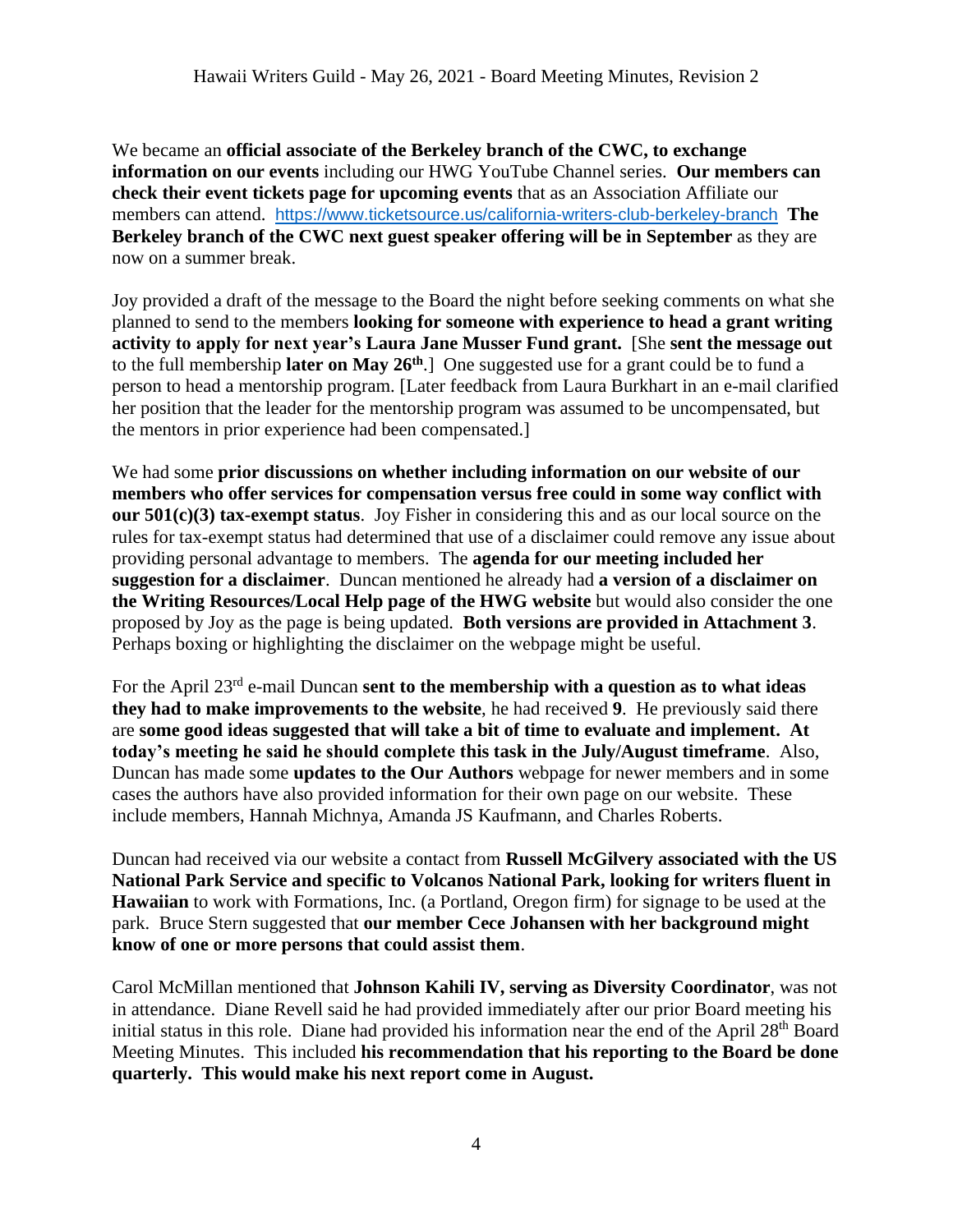**Bryan Furer, South Hawaii/Volcano Regional Director, provided an update on their activities.** The group held their first in person social gathering for this year at Ira Ono's Volcano Garden Arts last Sunday. The next group writers meeting will be June  $7<sup>th</sup>$  at the same location, and they will be making plans for their next book and a public reading of their first book. Their group has now grown to an average of 8-10 members. Some of their members have received scholarships to attend the local public television training sessions and Bryan is one though he has not set a date to start.

For new business, **Carol McMillan wanted to run an idea by the Board**. She is considering **offering a class perhaps at Tutu's House in Kamuela**. When she talks with others in the public about writing and our Guild, she feels many are happy to talk story but don't see themselves as writers. Her idea with her teaching background is to offer a class maybe called **"Talk Story/Write Story" that would get those folks more comfortable with writing their stories**. The Board members encouraged her to do so and thought that Tutu's House would appreciate hosting such a class. There should be no problem associating it with our Guild.

## The **next regular Board meeting date** is set for **Wednesday, June 23 rd** at **1:00pm-2:30pm via the Guild's own Zoom account**.

The meeting was adjourned at 2:18pm.

Respectfully submitted, Diane Revell, Secretary

## Announcements:

- 1. The **next regular Board meeting time and place: Wednesday, June 23 rd at 1:00pm – 2:30pm. Meetings will all be via Zoom for the foreseeable future**. Attendance via internet or phone via Zoom will be offered and if still under "stay at home" restrictions it will be the sole method used.
- 2. **Requests for items to be added to the agenda for the next regular Board meeting** should be **sent to the President Carol McMillan and Secretary Diane Revell at their e-mail addresses** [\(sylvanease@msn.com](mailto:sylvanease@msn.com) and [diane.b.revell@](mailto:diane.b.revell@gmail.com)gmail.com) 10-days prior to the next meeting, so **by June 13 th** . The **agenda will be e-mailed June 18th** to the full membership five days prior to the meeting.

Attachment 1: Hawaii Writers Guild Final Treasurer's Log for April 2021

Attachment 2: Hawaii Writers Guild Interim Treasurer's Log for May 2021

Attachment 3: Disclaimer Versions for HWG Website Local Help Page

Parking Lot: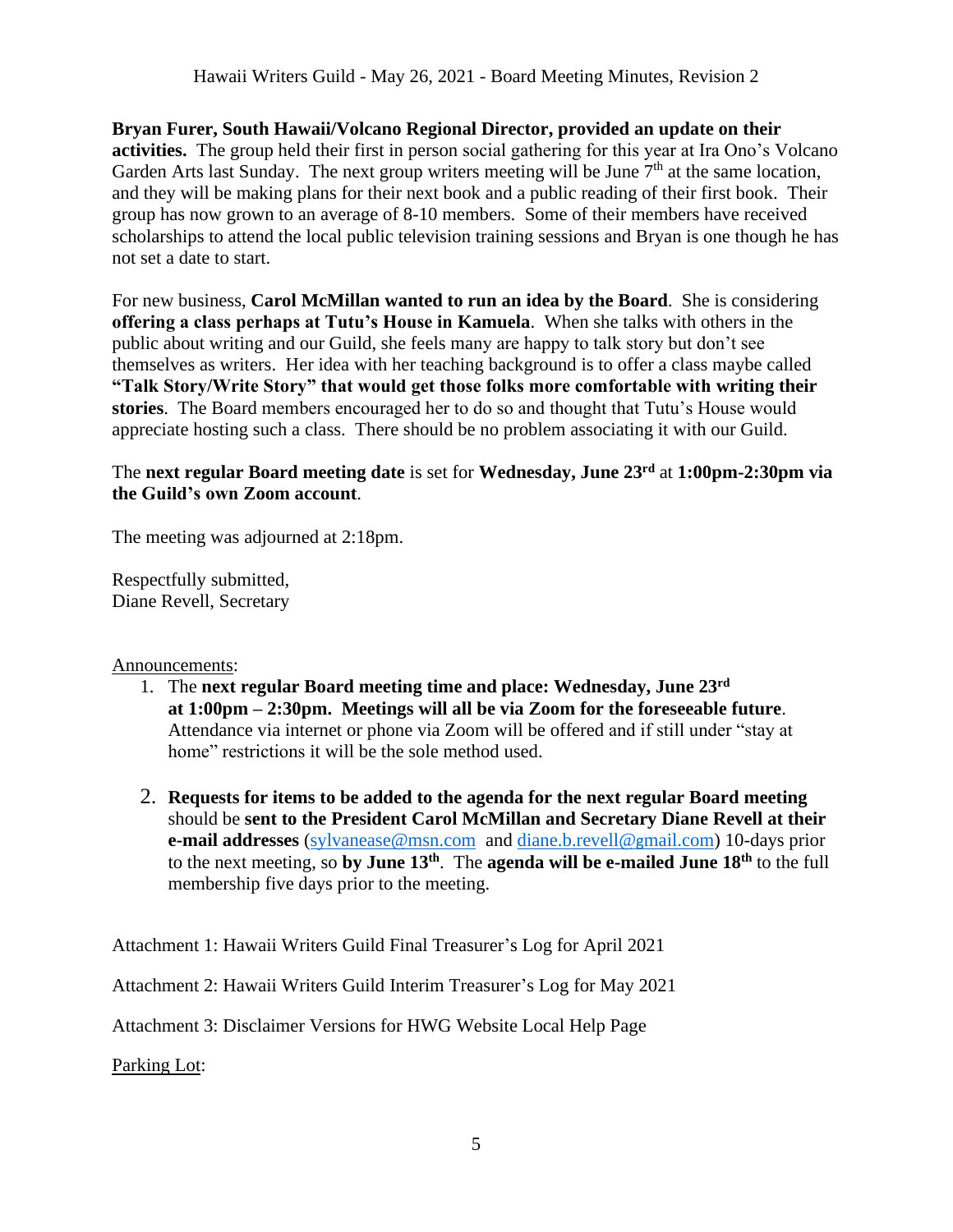Hawaii Writers Guild - May 26, 2021 - Board Meeting Minutes, Revision 2

- 1. In July have Duncan report on website improvements made from member suggestion poll.
- 2. In August have Johnson Kahili IV, serving as Diversity Coordinator, report on any recent status.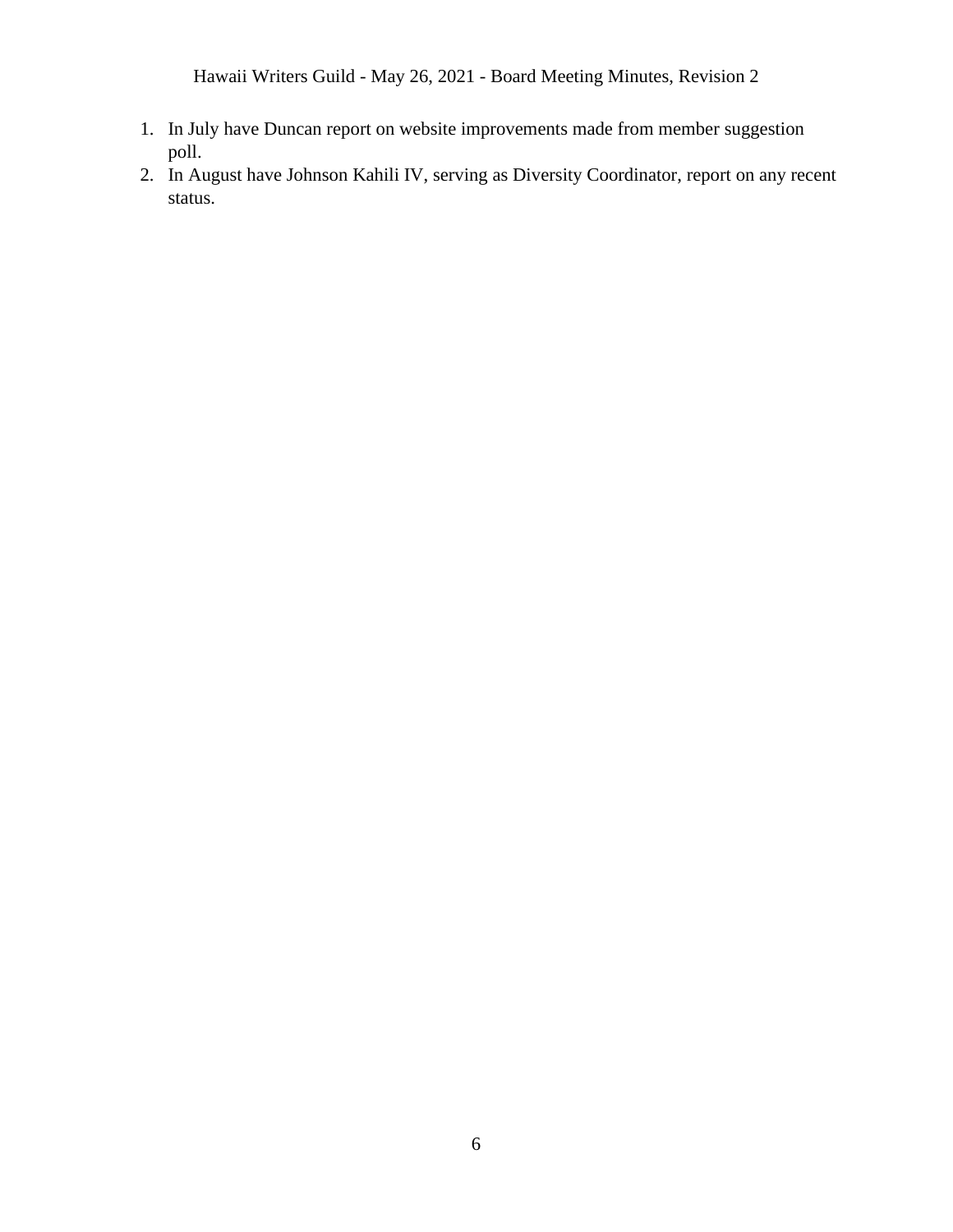|                                                                    |       |                                            |            | Hawaii Writers GuildFinal Treasurer's Log as of April 30, 2021 |  |           |
|--------------------------------------------------------------------|-------|--------------------------------------------|------------|----------------------------------------------------------------|--|-----------|
|                                                                    |       | ASB Operating Balance as of March 31, 2021 | \$4,445.18 |                                                                |  |           |
|                                                                    |       |                                            |            |                                                                |  |           |
|                                                                    |       |                                            |            |                                                                |  |           |
|                                                                    |       | Shamar Hereth, New Member, PayPal          |            |                                                                |  | 40.00     |
|                                                                    |       | Miss Pianta, New Member, PayPal            |            |                                                                |  | 40.00     |
| John L. Hart, Membership Renewal, PayPal                           |       |                                            |            |                                                                |  | 40.00     |
| T.J. Michaels, Membership Renewal (Cocoa Manor), PayPal            | 40.00 |                                            |            |                                                                |  |           |
| Bruce Stern, Membership Renewal, PayPal                            | 40.00 |                                            |            |                                                                |  |           |
| Duncan Dempster, Membership Renewal, PayPal                        | 40.00 |                                            |            |                                                                |  |           |
| Sabrina Ito, Membership Renewal, PayPal                            | 40.00 |                                            |            |                                                                |  |           |
| Amy Elizabeth Gordon, Membership Renewal (Gig Called Life), PayPal | 40.00 |                                            |            |                                                                |  |           |
| Diann Wilson, Membership Renewal, 2 years through 2022             | 80.00 |                                            |            |                                                                |  |           |
| Charles Roberts, New Member                                        |       |                                            |            |                                                                |  | 40.00     |
|                                                                    |       | <b>Total April Inflows</b>                 |            |                                                                |  | 440.00    |
|                                                                    |       |                                            |            |                                                                |  |           |
| Diann Wilson for Zoom Account Renewal (Check 124)                  |       |                                            |            |                                                                |  | $-156.96$ |
| <b>ASB Monthly Service Fee</b>                                     |       |                                            |            |                                                                |  | $-5.00$   |
|                                                                    |       | <b>Total April Outflows</b>                |            |                                                                |  | $-161.96$ |
|                                                                    |       | ASB Operating Balance as of April 30, 2021 |            |                                                                |  | 4723.22   |
|                                                                    |       |                                            |            |                                                                |  |           |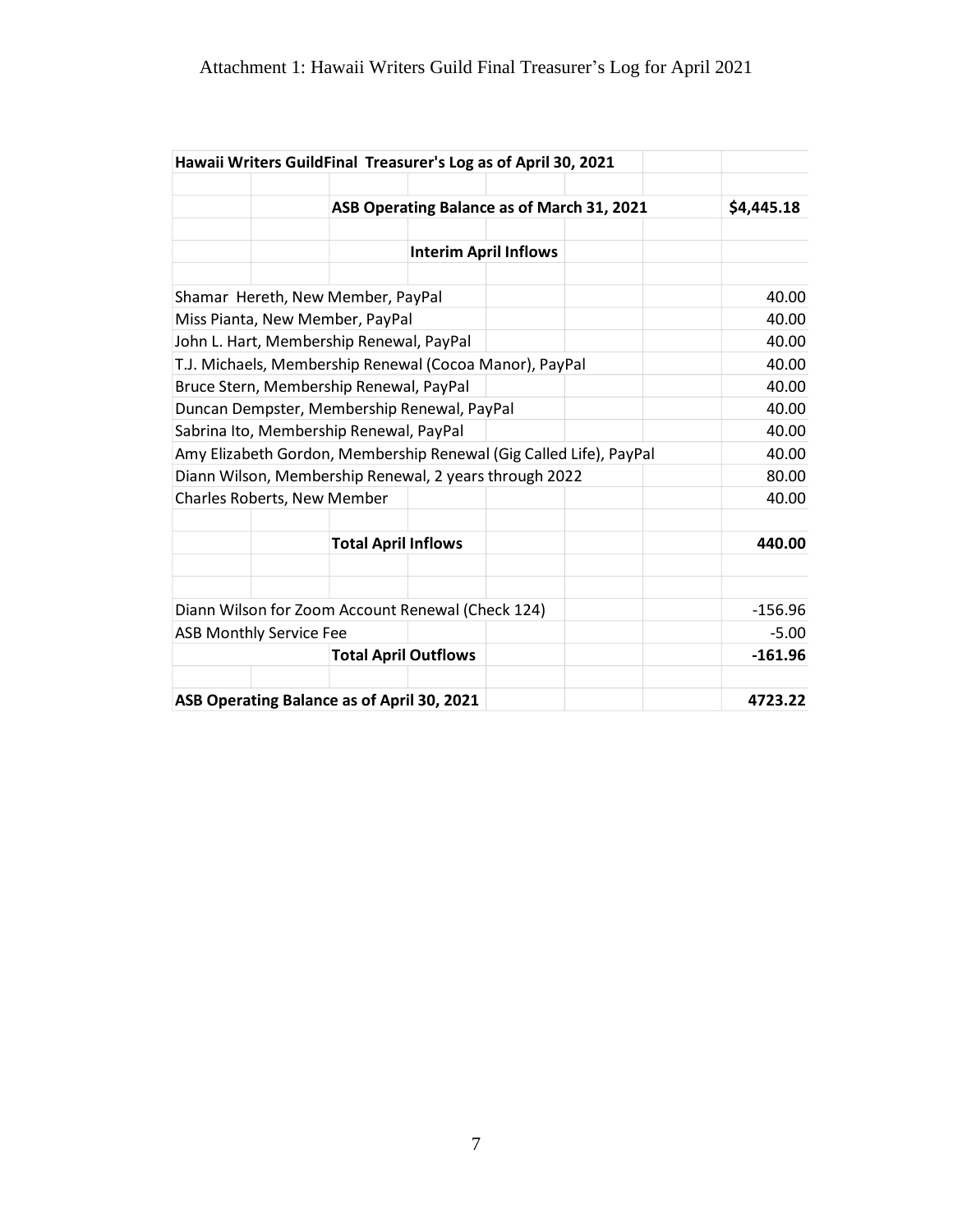|                                            | Interim Hawaii Writers Guild Treasurer's Log as of May 26,2021 |                                            |       |  |         |  |  |
|--------------------------------------------|----------------------------------------------------------------|--------------------------------------------|-------|--|---------|--|--|
|                                            |                                                                | ASB Operating Balance as of April 30, 2021 |       |  |         |  |  |
|                                            |                                                                | <b>Interim May Inflows</b>                 |       |  |         |  |  |
|                                            | Amanda Kaufman, New Member, PayPal                             |                                            |       |  | 40.00   |  |  |
| Sarah-Lynne Simspon, New Member, PayPal    | 40.00                                                          |                                            |       |  |         |  |  |
| Hannah Michnya, New Member, PayPal         | 40.00                                                          |                                            |       |  |         |  |  |
| Linda Ulleseit, Membership RenewaL, PayPal | 40.00                                                          |                                            |       |  |         |  |  |
|                                            | Susan Cyewski, New Member, PayPal                              |                                            | 40.00 |  |         |  |  |
|                                            | Patty Bigelow, Membership Renewal                              |                                            |       |  | 40.00   |  |  |
|                                            | Laura Burkhart, Membership Renewal                             |                                            |       |  | 40.00   |  |  |
|                                            | Laura Burkhart, Donation                                       |                                            |       |  | 160.00  |  |  |
|                                            | Amazon 501-c-3 Rebate                                          |                                            |       |  | 9.16    |  |  |
|                                            | <b>Total Interim May Inflows</b>                               |                                            |       |  | 449.16  |  |  |
|                                            | <b>Total Interim May Outflows</b>                              |                                            |       |  | 0.00    |  |  |
|                                            | Interim ASB Operating Balance as of May 26, 2021               |                                            |       |  | 5172.38 |  |  |